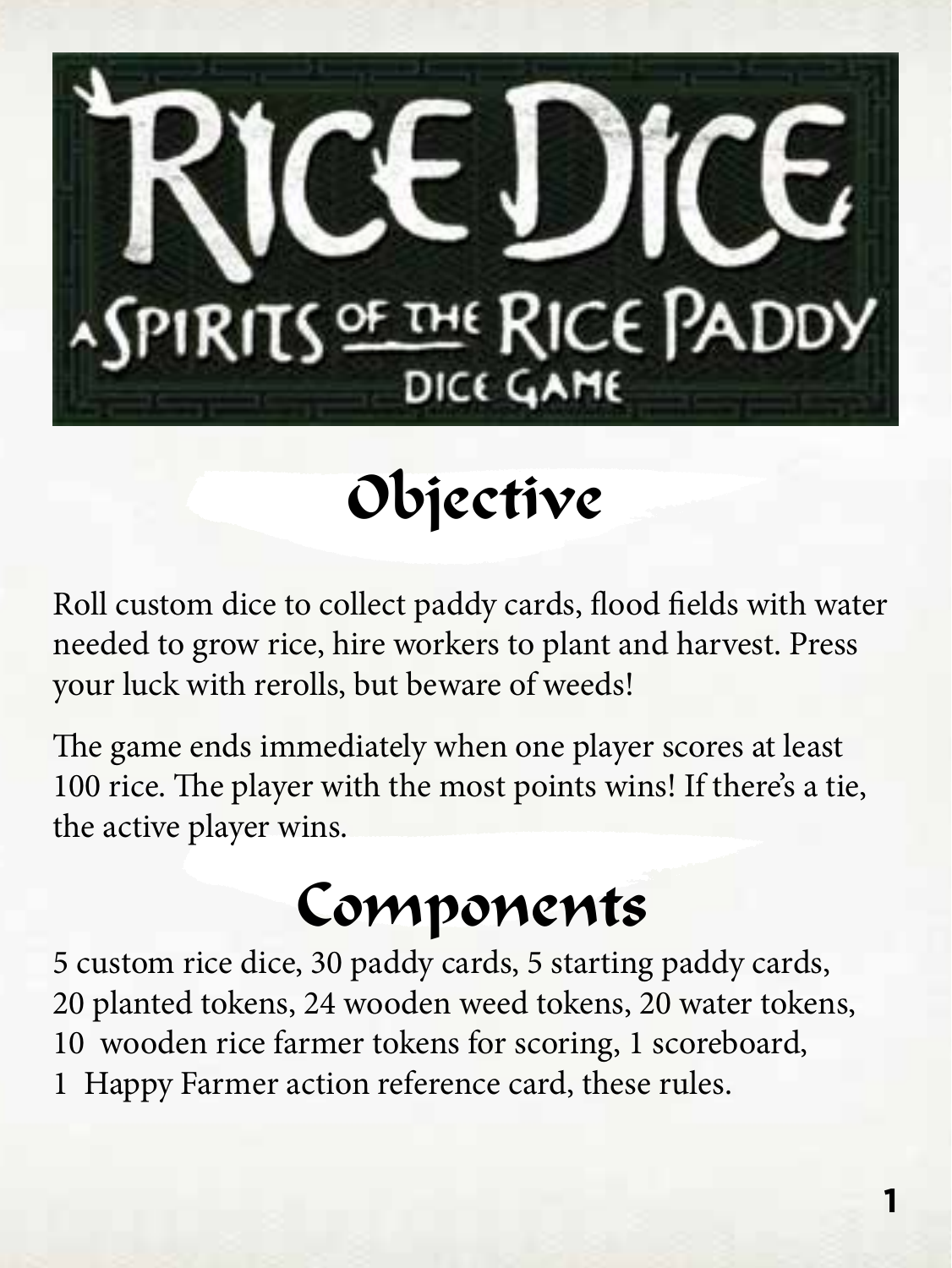# Setup

- 1. Place the board in the center of the play area. Add a laborer scoring token for each player on the start location. Each player keeps a second scoring token of the same color in front of them, to remind everyone of their color.
- 2. Place water tokens face-down to one side, based on the number of players: 5P – 20 water tokens, 4P/3P – 15 water tokens, 2P/1P – 10 water tokens. This is called the supply. Place all other water tokens in the box; they will not be used in this game.
- 3. Shuffle the five Starting Paddy cards and deal one to each player. Place any unused Starting Paddy cards in the box. Shuffle the rest of the paddy cards and place the deck face-down near the scoring board.
- 4. Take water from the supply equal to the water value listed on all of the paddy cards in play. Place these tokens face-up on the opposite side of the scoreboard. This area becomes the reservoir.

The player who most recently pulled weeds goes first.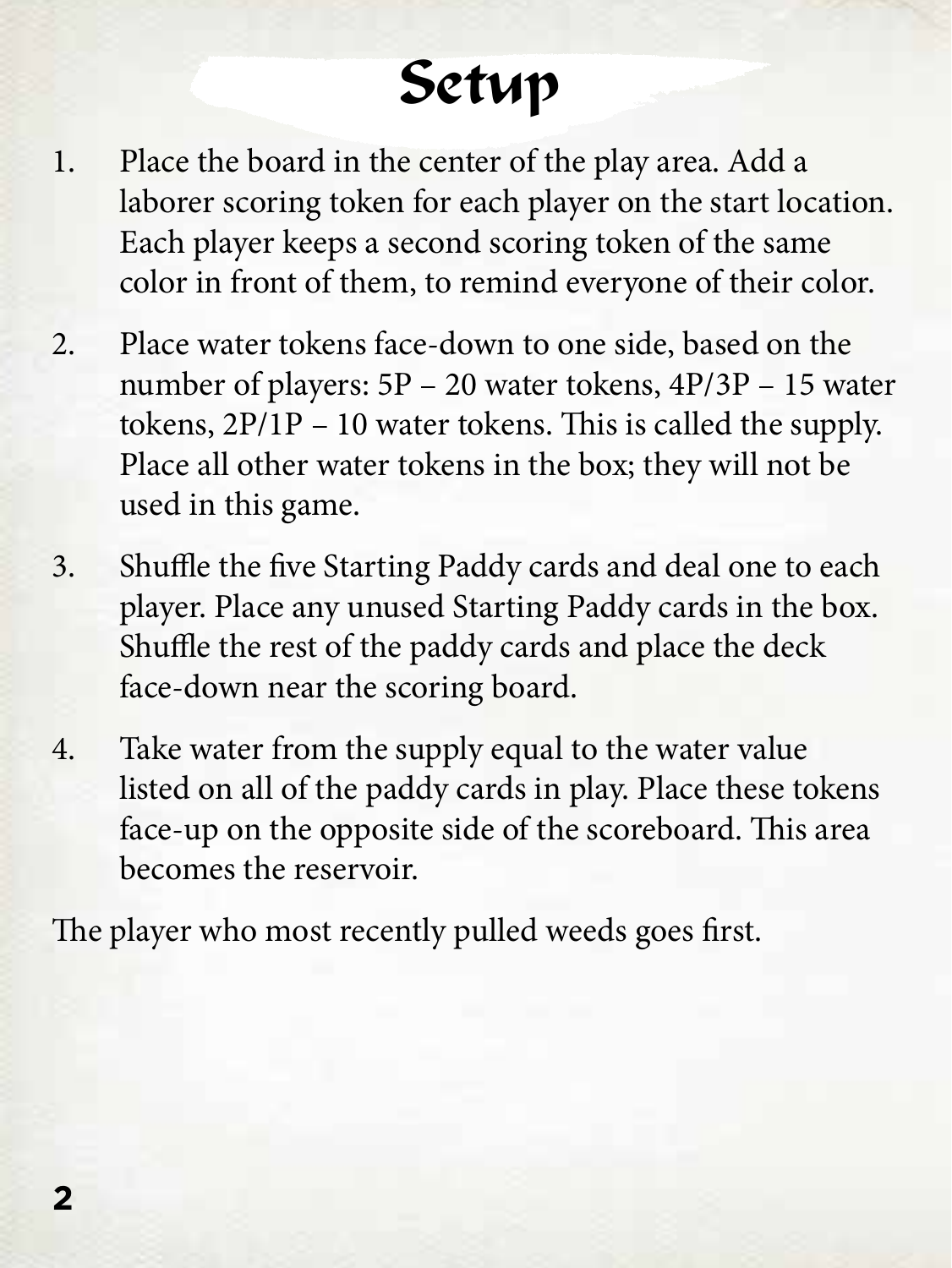







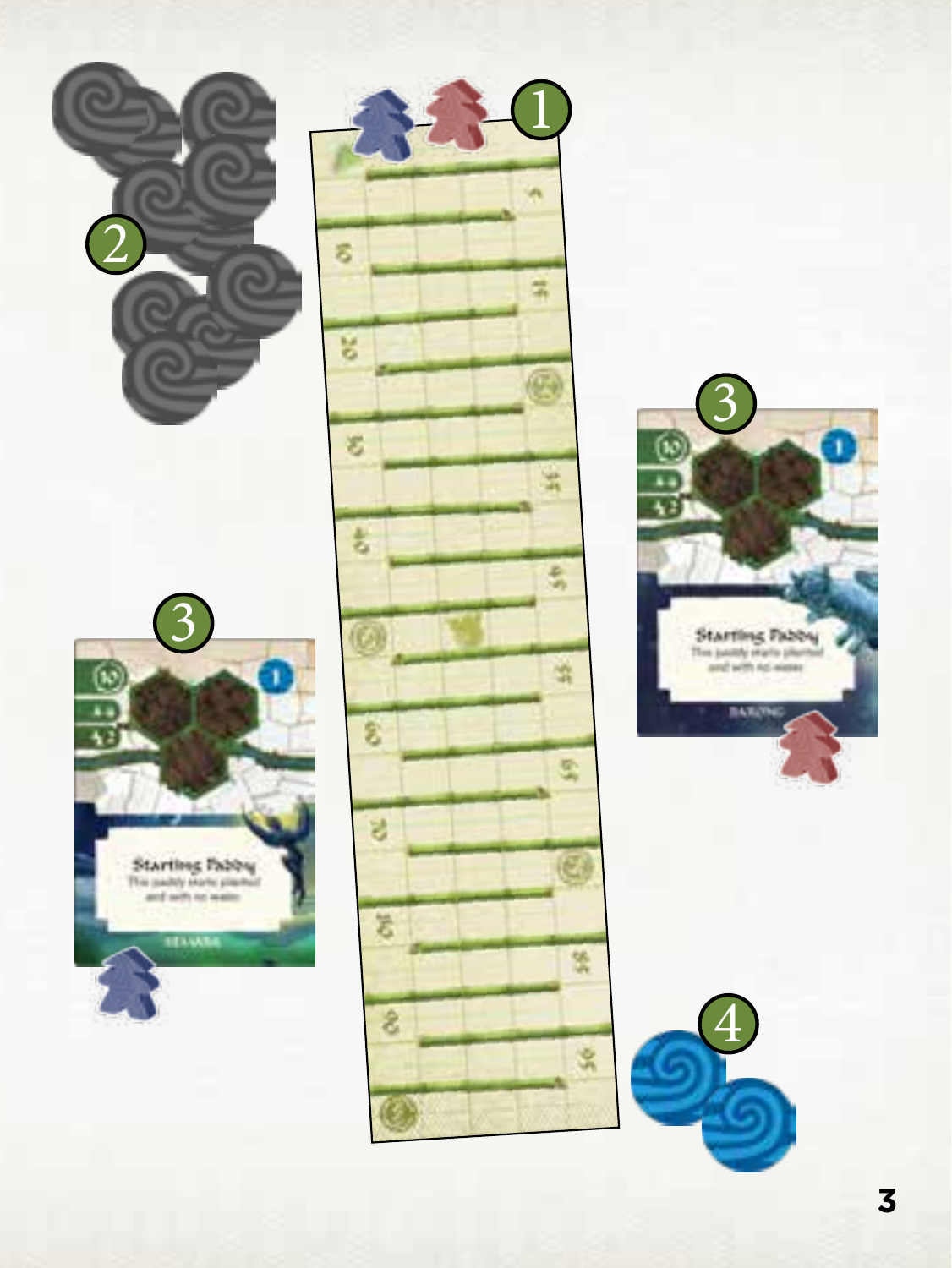### Paddy Cards

Rice harvest amount with 0, 1, or 2 weeds

**Water** tokens moved from supply to reservoir

Number of paddy hexes (3 in this example)

Card name and effect

Hidden Spring This paddy contains one Magic Water, It is always there and never those.

**BEWANC** 

Spirit name and card art.



**4**

Hexes with Magic Water include water only when the player wishes (when planting, for instance) and no water otherwise.

Water must be added and drained from other hexes in the paddy as normal. The paddy above would need only two water tokens to be fully watered. No more than two more water tokens may be used to fill the paddy. (i.e., the player may not keep the third water.)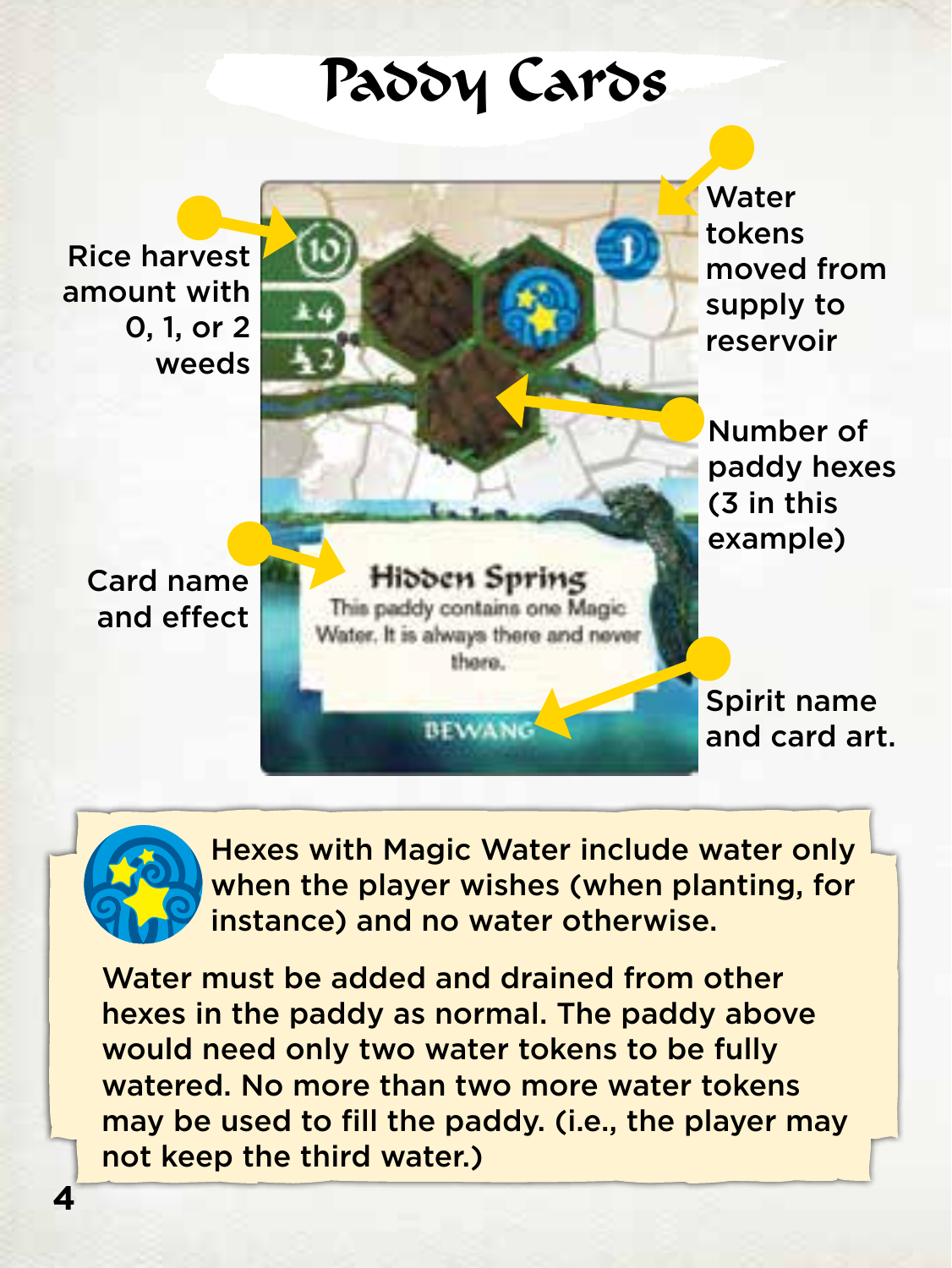# Gameplay

The active player rolls all five dice, then selects **one** action. Actions include using workers, drawing paddy cards, or manipulating water in your paddy. **It is not necessary to roll any of the symbols for the selected action.** For instance, a player could roll no water symbols, yet take the water action to drain water. Or she may take a card action without rolling card symbols because one of her paddies adds a card symbol to every roll.

Note that '?' symbols are wild and may count as any other symbol of the player's choice EXCEPT weeds  $(\bigvee)$  and two workers  $($ .

### **Rerolls**

Players unhappy with the result may reroll the dice once. Reroll any or all of the dice, keeping the results after rerolling.

One weed is added to the active player's paddy for each weed ( $\blacklozenge$ ) showing on the dice after the player has finished rerolling. The player may select where to place the weeds and when during their turn to place them. No paddy may have more than two weeds. If all paddies already have two weeds, then no further weeds can be placed, barring card effects.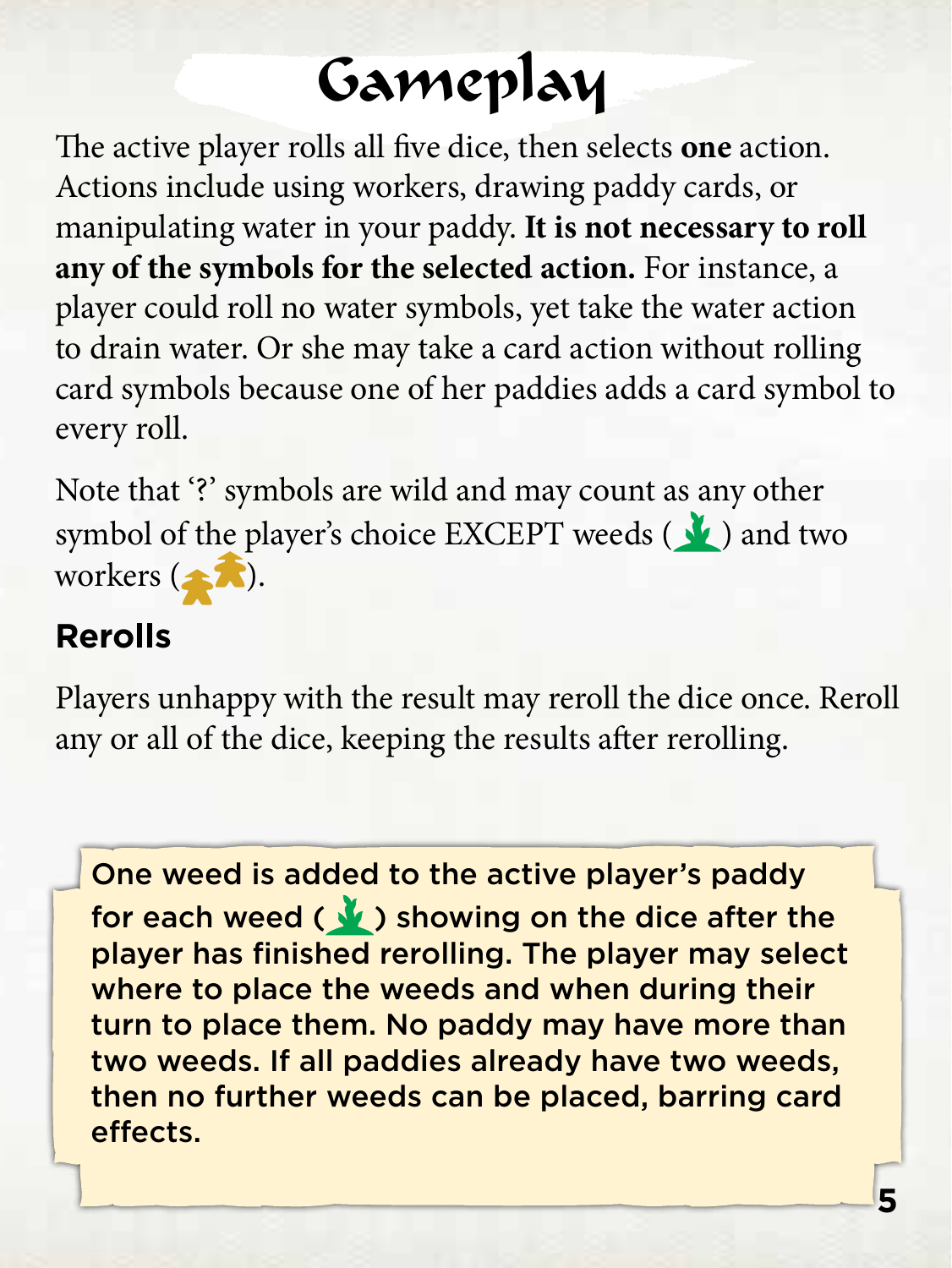### **Actions**

The possible actions are described in full below.

### **Worker**



Each worker rolled can perform one of the following actions. (Note that the double worker symbol counts as two workers):

*Plant.* A paddy must contain water to plant it, and the player must assign workers equal to the number of hexes in the paddy. The player places one planted token on each paddy planted. A player cannot harvest a paddy on the same turn after it was planted. However, a paddy may be planted on the same turn after harvesting it. (Some paddy cards with magic water make this possible.) Paddies with weeds may be planted.

*Weed.* A worker may remove weeds from any of her paddies that do not contain water. Each worker allocated to a paddy removes one weed from that paddy.

*Harvest.* To harvest a planted paddy, a player allocates workers equal to the number of hexes in that paddy. Workers may only harvest paddies that have no water. Refer to the harvest guide at the left-hand side of each card to determine the amount of rice to collect. Workers harvesting paddies with no weeds collect rice indicated in the top left. Paddies with one weed provide rice equal to the middle number, and paddies with two or more weeds provide rice equal to the bottom number.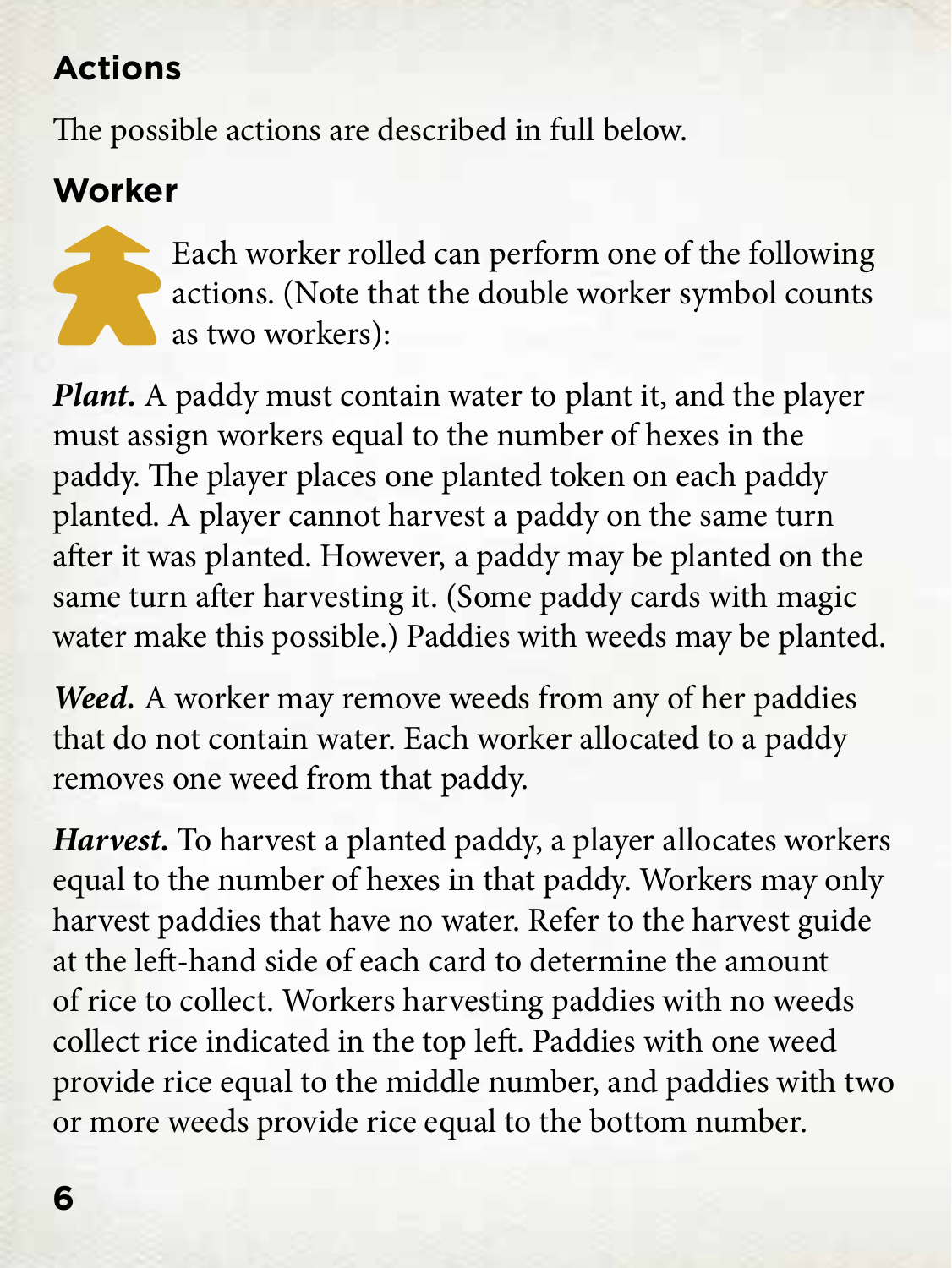Remove the planted token from fields after harvesting, along with any weeds.

*Example: Workers are assigned to remove weeds (one worker) and harvest (three workers) the paddy on the left, and plant (two workers) the paddy on the right. Note that the left paddy has no water (required for weeding and harvesting) and the right paddy has water (required for planting.)*

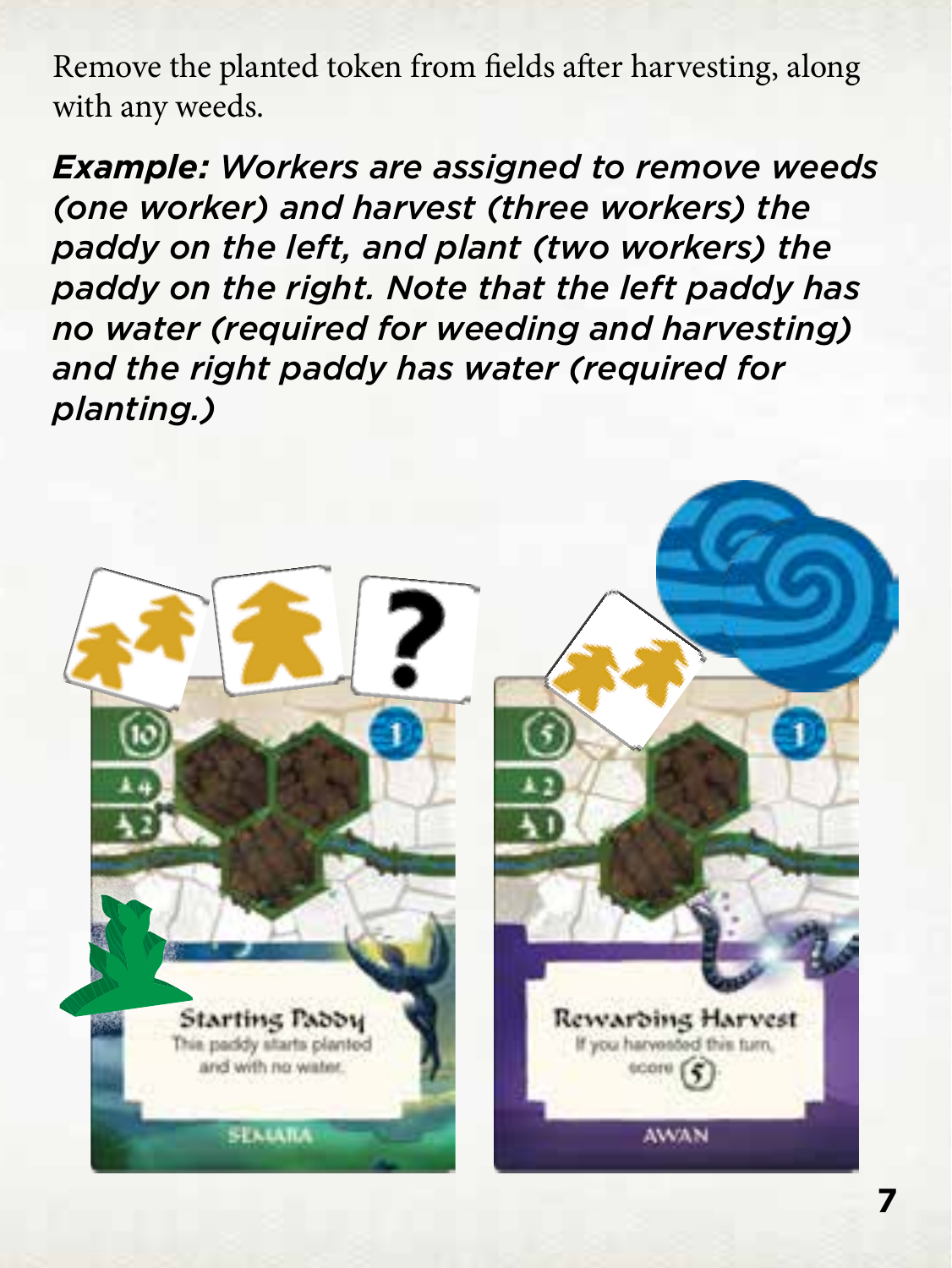### **Card**

This action allows a player to add a new paddy card to her field. The player draws the number of paddy cards equal to the card symbols rolled (including any modifiers.) She then selects up to one of the drawn cards

to add to her field, discarding the rest. It is okay not to place any paddy cards and discard them all. Place the new paddy to the left of the first card, or to the right of the last card (but not between two paddy cards). Players are limited to four paddy cards in their field. A player may replace an existing card with the new one, even if the field has fewer than four paddies. In this case, remove any water, weeds, and planted tokens from the paddy card being replaced. Return water from the replaced paddy to the supply.

Modify the total amount of available water in paddies and the reservoir when adding or replacing paddy cards. The available water in play (reservoir plus paddies) should always be equal to the total of the water number on the top right of all cards in play. When adding a new paddy card, move water from the supply to the reservoir equal to the water number on the paddy card, turning it face-up (to the blue side.) If replacing a paddy card, move water between the supply and reservoir accordingly.

If water needs to be added to the reservoir and no water is available in the supply, only add as much as is available in the supply. If water is to be moved back to the supply and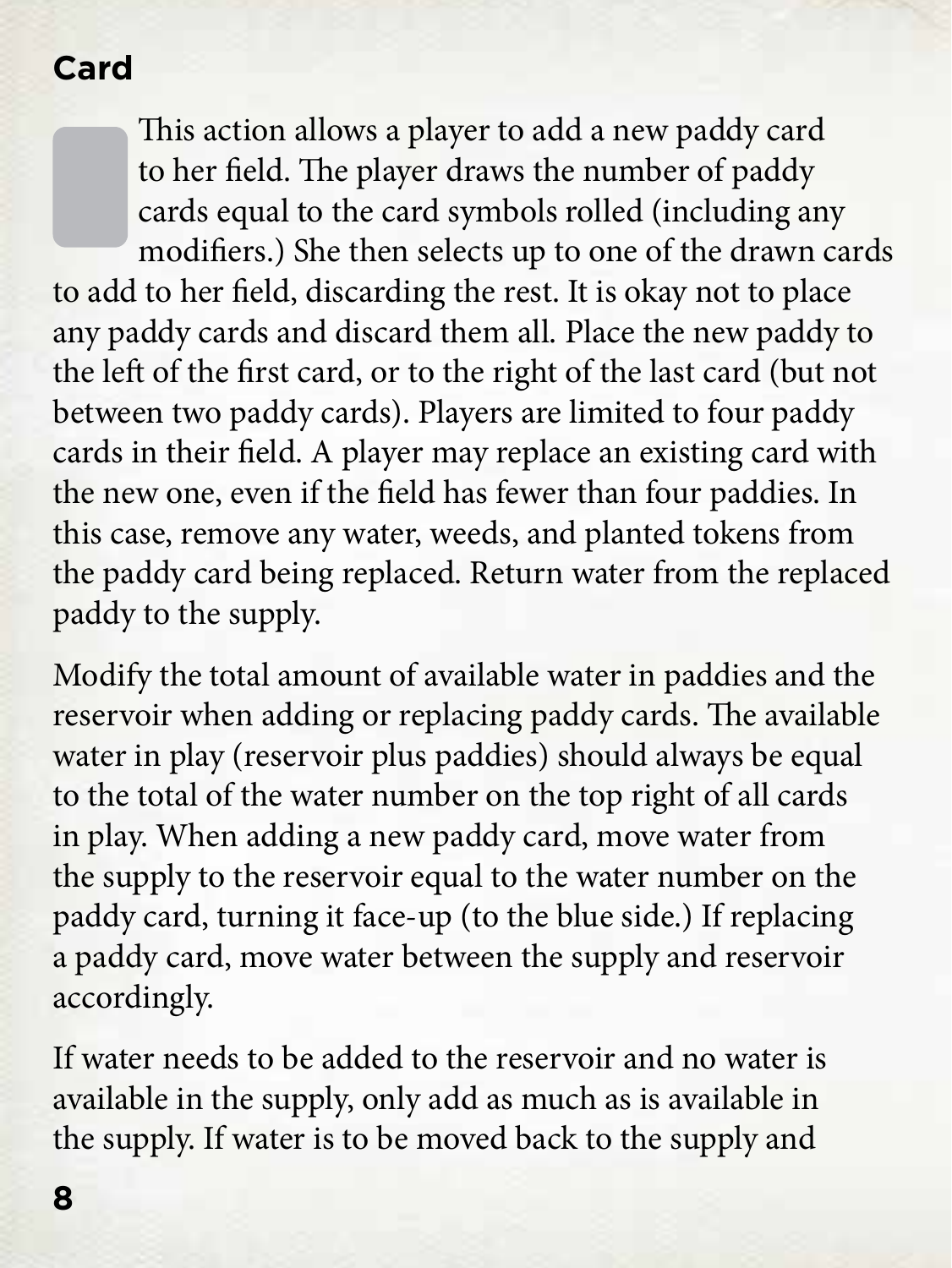the reservoir does not have the required amount, return the indicated amount of water to the supply as soon as it is returned to the reservoir.

*Example: There are 10 water tokens in a 2-player game. This includes water in players' paddies, the reservoir, and the supply. If the sum of the water numbers on the paddy cards in play is seven, then there should be three water tokens in the supply and seven water divided between the reservoir and players' paddy cards.*

*If Qun adds a new paddy with a 2 water value, then she would take two water from the supply and add it to the reservoir.*

*If she instead replaces a 1 water value paddy with a new 2-value paddy, then she would just move one water from the supply to the reservoir.* 

**Credits**

Design: Philip duBarry Illustrations: Jim Maxwell, Daniel Solis Developers: Shawn Macleod, Brian Duplaisir Publisher: Kevin Brusky and APE Games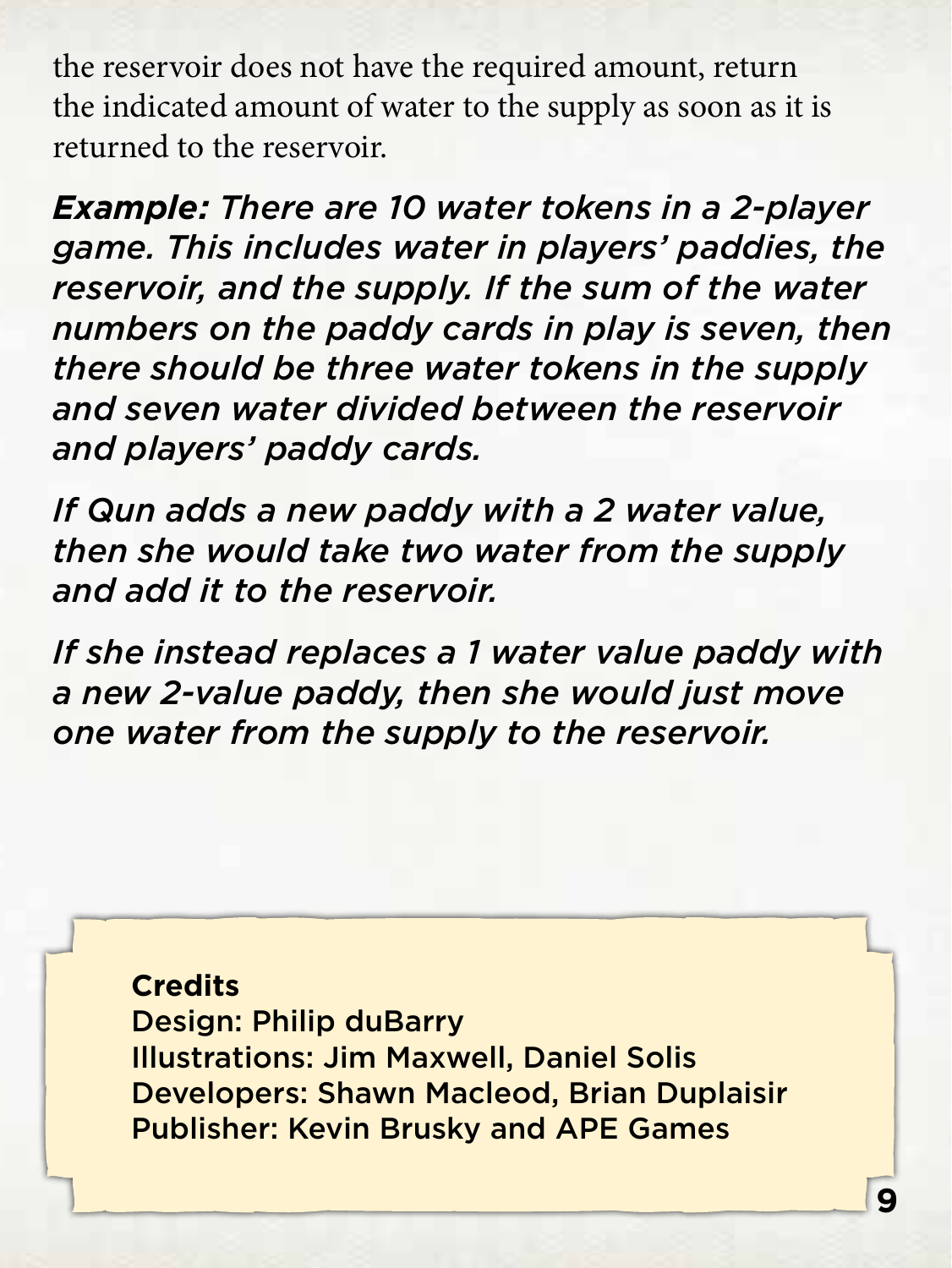#### **Water**

When the active player selects the water action, all players can act!

First, **all** players may release water. In most cases, releasing water can be done by all players together, but it should be done in turn order if any player feels this is necessary. Water tokens flow from left to right between paddies in a player's field. A player may allow water to flow out of a left-hand paddy into any non-full paddy or paddies further to the right or into the reservoir next to the game board. When moving or placing water, put the water tokens above the appropriate paddy cards.

Any paddies that contain water must have one water for each hex on the paddy card. For non-active players, any water that cannot fill paddies is added to the reservoir when releasing water. It is not necessary for all of the active player's paddies to be filled with water until the end of her turn.

After all players have released water, **the active player** may take water tokens from the reservoir up to the number of water symbols rolled, and place them on her paddy cards. Return any water tokens in paddies that are not full at the end of the active player's turn to the reservoir.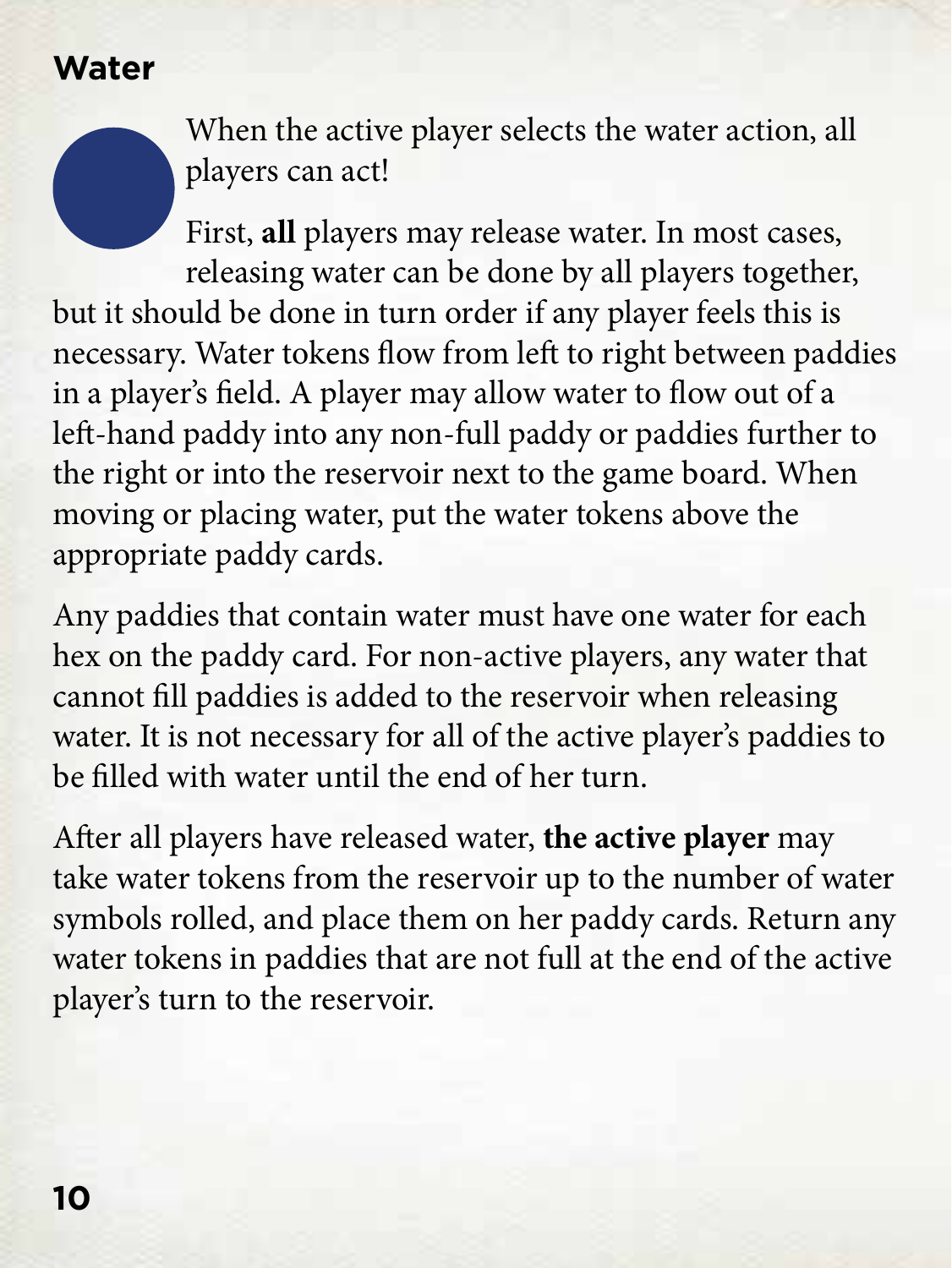*Example: Qun rolled three water symbols. Her Twisted Fate paddy is already planted, so as part of releasing water she (1) removes the two water from that paddy and places them above the Lucky Day paddy. She then (2) moves two water from Rewarding Harvest to Lucky Day. Then she can (3) take up to three water from the reservoir, but needs only one more to fill Lucky Day.*